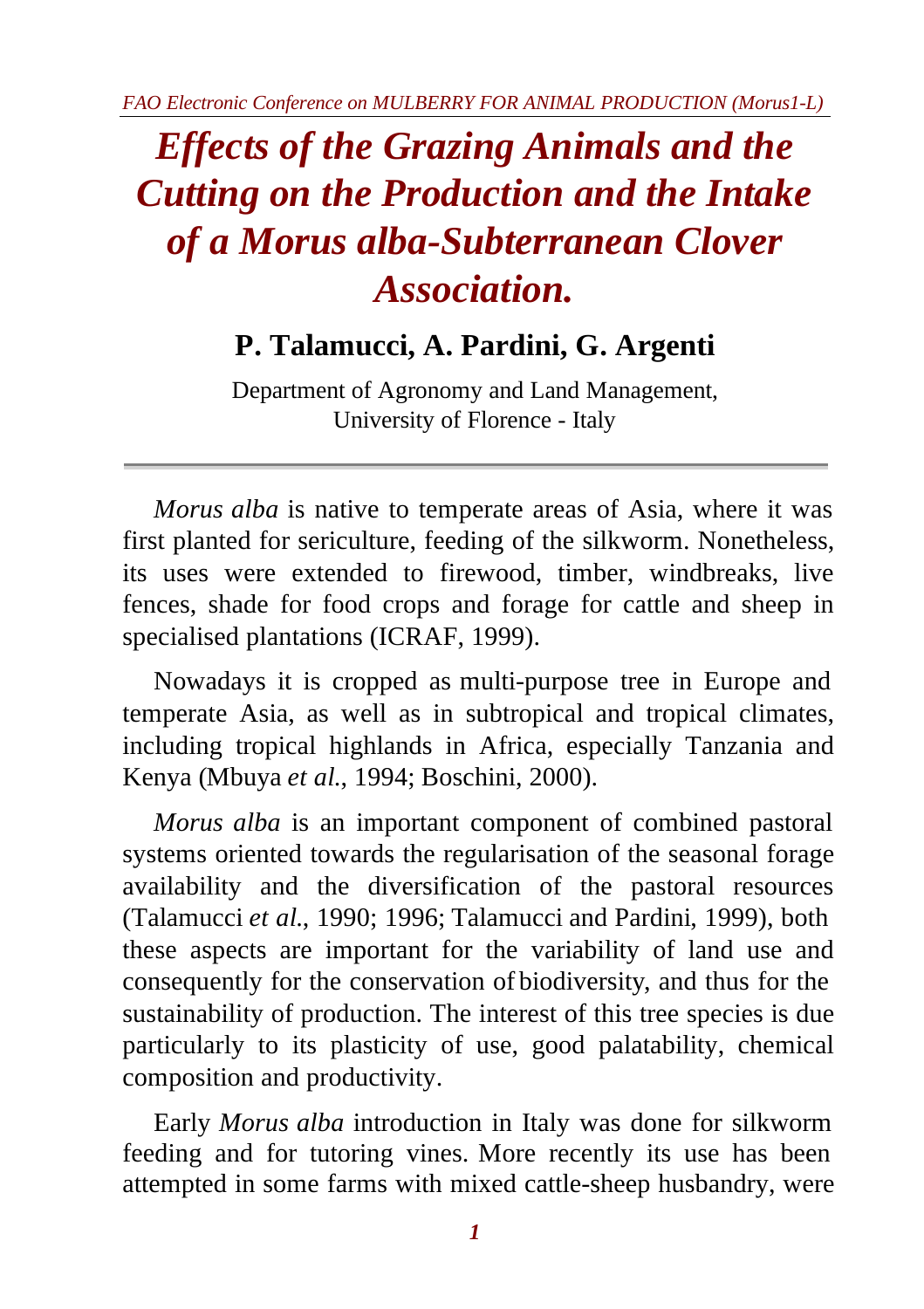it is planted in the form of the alley cropping, known in the Mediterranean Basin since the times of the Roman Empire, associated with grasses or sown pastures of annual legumes (Talamucci and Pardini, 1993; Talamucci et Al., 1997). Cattle use the upper part of the branches and sheep graze the sward and the lower leaves of the trees. These systems do not resolve completely the problems of forage availability for both species throughout the year: in winter cattle have difficulty to graze the pasture because it is too short, and in summer sheep have difficulty to get leaves from the tallest branches. With this system, both animal species require supplementation in the critical seasons, with hay or silage produced on farm or purchased.

Further more, livestock numbers are being reduced in Italy due to the European Union policies, and farms prefer to specialise in sheep. Some of them even prefer to switch completely to wildlife for hunting or tourism.

Sheep require a pastoral system with green forage easily available in summer. Such a system is largely used abroad (Nair, 1993), where leaves are made available by lopping trees weekly throughout the summer.

The aim of this research was to compare traditional and alternative management systems of *Morus alba* and their effects on animal diets in Central Italy.

## *Materials and Methods*

Twelve hectares of *Morus alba* cv. "Kokuso" associated with *Trifolium subterraneum* cv. "Woogenellup" plus *T. brachycalycinum* cv. "Clare" were established in a private farm of Central Italy with fertile alluvial soils. Several experiments were conducted on that association and data were recorded for twelve years. The present article refers to data collected in the last trial, carried out between 1996 and 1999, thus, in a mature plantation.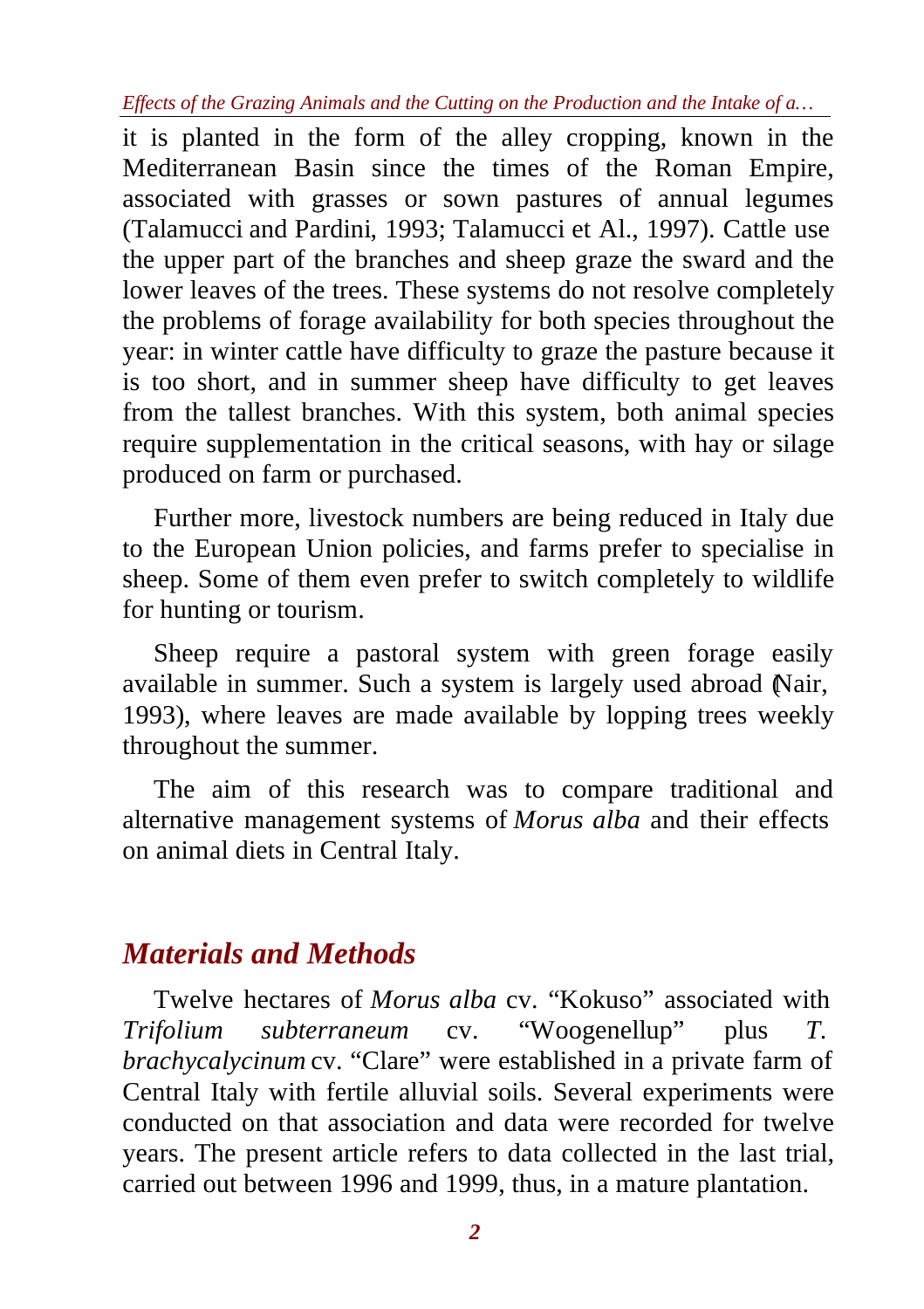*FAO Electronic Conference on MULBERRY FOR ANIMAL PRODUCTION (Morus1-L)*

*Morus alba* plants were micro-propagated and planted in October (Northern autumn) in rows 5m apart with 3m within rows. The mixture of subterranean clovers was sown soon after at the rate of 30kg/ha. Reseeding was done every 4-5 years.

The following treatments were compared in the association:

- Cutting season: a) in February (winter) in order to stimulate the production of leaves in spring and to limit the height of the crown, or b) in August (summer) as an immediate supplement of feed for the animals.
- Grazing animals: a) only cattle; b) only sheep; c) cattle and sheep.

All interactions were investigated, using fenced sectors in a split-plot design.

The association was managed as follows. Animals grazed all through the year, and were supplemented with hay when forage availability was not sufficient to satisfy their estimated needs. Sheep grazed all through the year and cattle only in summer to browse the upper leaves beyond the reach of sheep. Cattle were kept in different pastures for the rest of the year.

Two rows of mulberry were lopped at the beginning of the week, in the sectors with the summer cutting treatment, for a period of 90d. There were twenty rows of mulberry per treatment. Non-grazed lines were utilised for measurements.

The cattle were Chianina, a local tall and strong breed, resistant to extreme climates and well adapted for extensive grazing. Sheep were Sarda, milking type breed very common in the area. The mean annual stocking rate was 1.0 Livestock Unit. (one adult cattle of 500 kg or 6 sheep of the above breeds).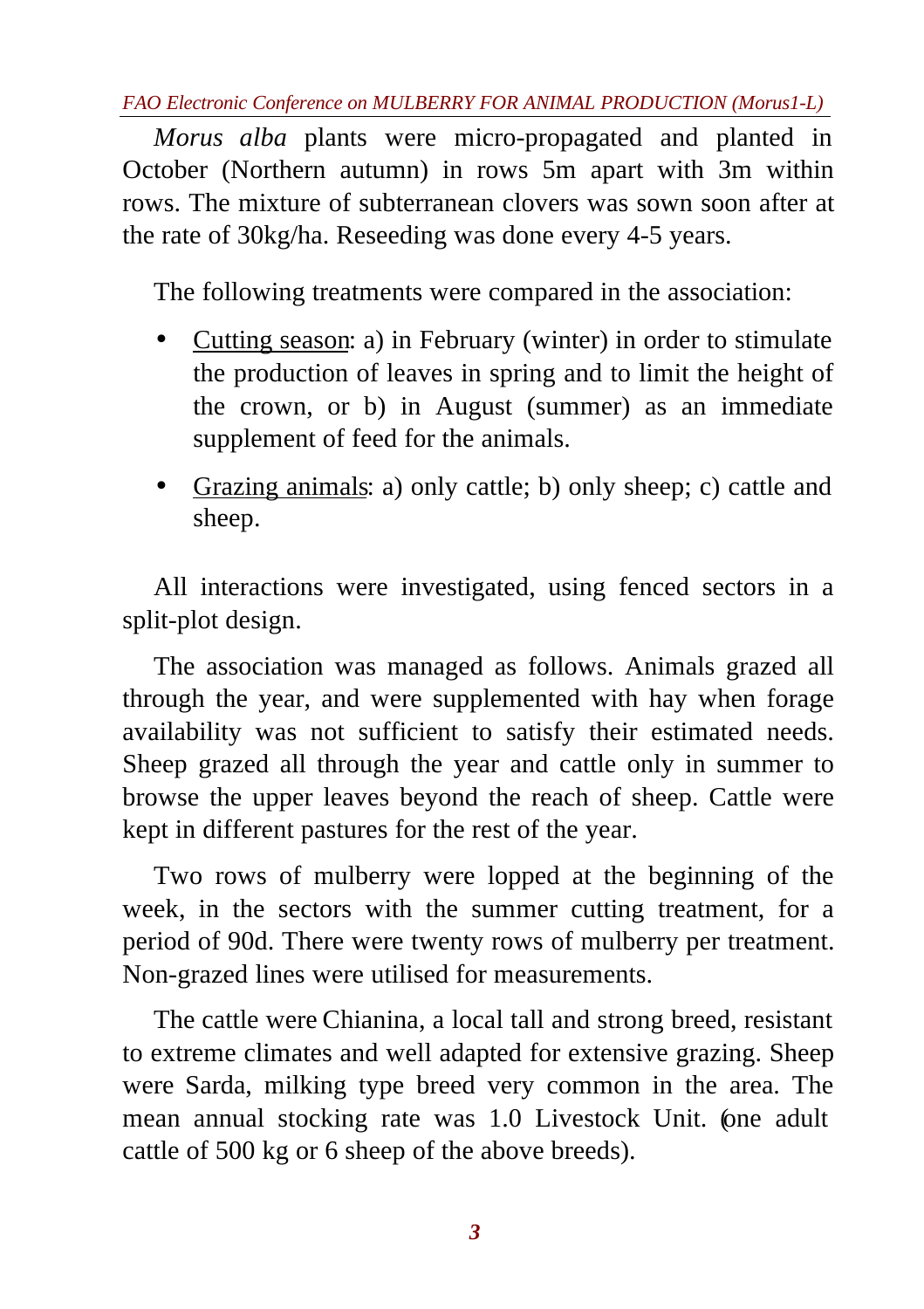- 1. Forage production of subterranean clovers: monthly measurements with exclusion cages.
- 2. Forage production of *Morus alba*: weekly measurement with exclusion cages.
- 3. Forage residuals of subterranean clover and *Morus alba*: weekly measurements out of the cages.

Intake was estimated from the difference between forage availability and residuals.

## *Results and Discussion*

#### *Dry matter production (Table 1)*

*Morus alba.* On average, sheep and sheep plus cattle allowed higher leaves yields (9.5 and 9.3 t.ha-1 respectively) than cattle alone (8.5). This was probably due to more than one reason. Sheep caused less stress to mulberry shrubs because they are shorter and ingest fewer leaves than cattle. They also competed with cattle and reduced their intake when grazing together. Moreover, sheep consumed more clover than cattle due to the grazing habits. This higher clover intake reduced competition with the shrubs. Spaced rows and good soil fertility suggest that the strongest competition was probably for water.

*Morus* yields in plots browsed by cattle were significantly higher with the winter cutting than with the summer cutting. This difference was probably due to the complete removal of leaves and branches in the summer. Mulberry shrubs might have mobilised root reserves to overcome this damage to allow regrowth during the autumn. Reserves were then not available for the early growth in the spring.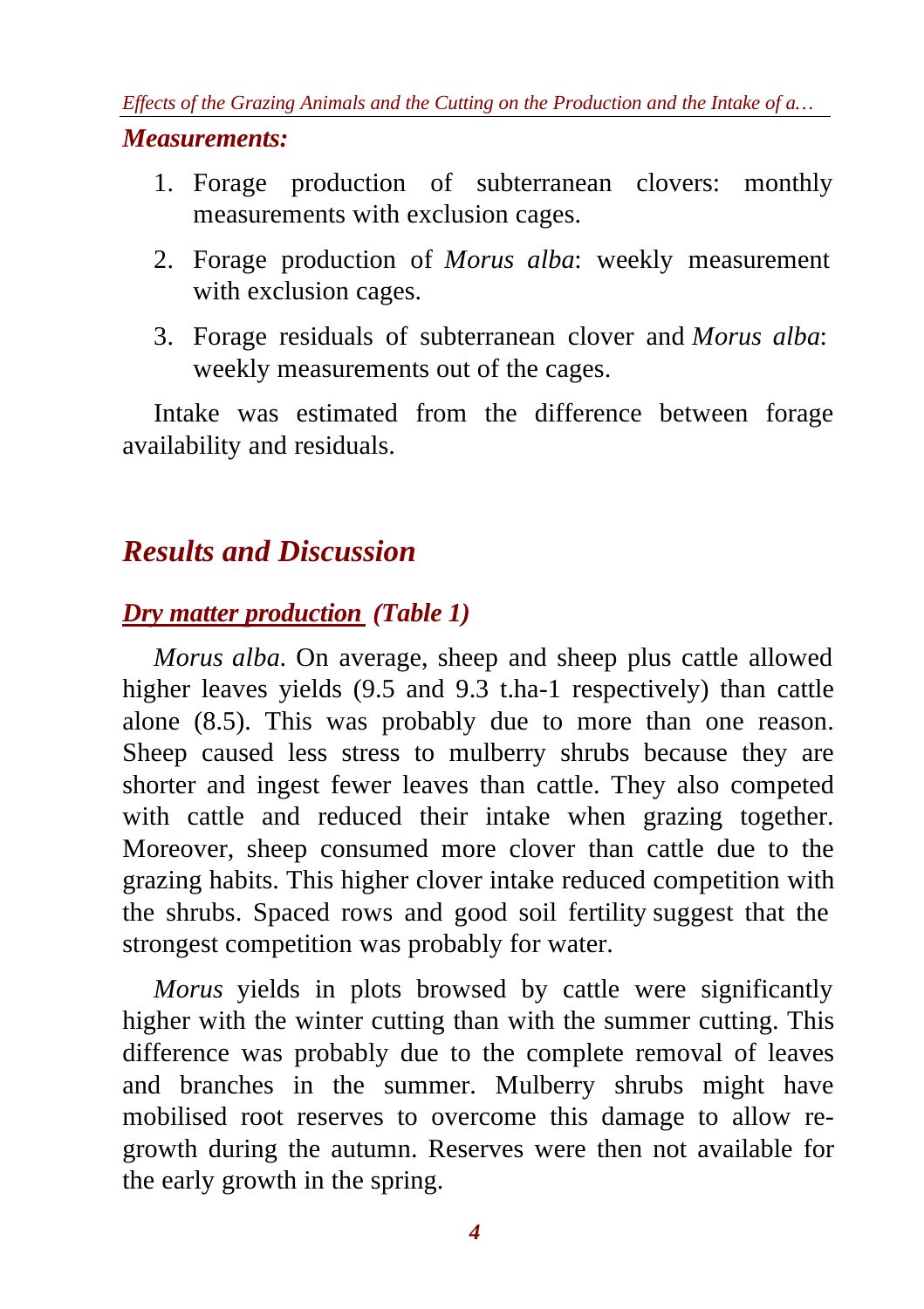*FAO Electronic Conference on MULBERRY FOR ANIMAL PRODUCTION (Morus1-L)*

After the winter cut, root reserves are utilised for early spring growth. They are replenished by the summer and can maintain vegetative activity in autumn. The autumnal vegetation is maintained by using only part of the root reserves and remain available for the re-growth after the winter cut.

Sheep had the same positive effect on *Morus* cut in winter. This probably because the shrub re-grows well after the winter cut and sheep are able to consume only the leaves in the lower part, this happens especially in summer when the animals are hungry but most of the leaves are too high. This reduces the stress to winter only and nutrients are stocked again in the roots during the following spring.

On the contrary, nutrients are not stocked in the root system if *Morus* is cut in summer and the trees have a late and slow regrowth in spring.

Grazing with mixed species does not result in forage production significantly different from only sheep. In fact the cattle do not utilise care much for tree leaves while there is abundant and green pasture.

On average, winter cut allowed higher yields of *Morus alba* leaves compared to the summer cut. This was probably due to the longer period left to plants to form new reserves after last stress. Summer harvesting can reduce plant survival. Cutting season did not affect significantly clover yield.

The results of the interaction between the two analysed parameters (cutting season and grazing species) are reported here after.

*5*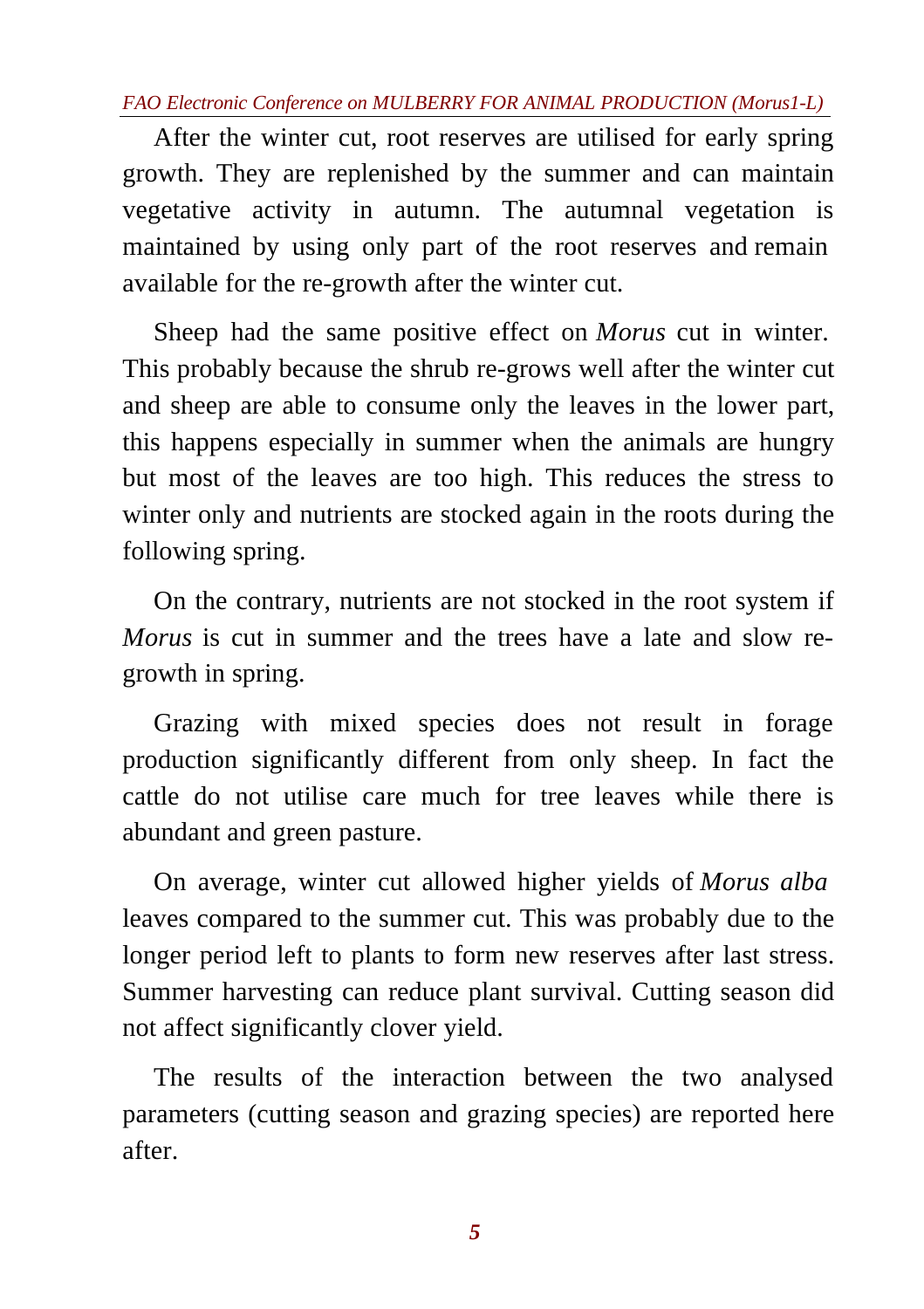|                               | Morus alba        | <b>Clovers</b>   | <b>Total</b>      |
|-------------------------------|-------------------|------------------|-------------------|
| Cattle - Winter cutting       | 9.5 <sub>b</sub>  | 5.5c             | 15.0c             |
| Cattle - Summer cutting       | 7.5c              | 4.5c             | 12.0d             |
| Sheep - Winter cutting        | 10.5a             | 7.5 <sub>b</sub> | 18.0a             |
| Sheep - Summer cutting        | 8.5 <sub>b</sub>  | 8.5a             | 17.0ab            |
| Cattle+sheep - Winter cutting | 10.3a             | 6.3 <sub>b</sub> | 16.6b             |
| Cattle+sheep - Summer cutting | 8.2 <sub>bc</sub> | 7.9a             | 16.1 <sub>b</sub> |

**Table 1.** Mean dry matter production (t/ha) of *Morus alba* and clovers.

Values having different letters are significantly different  $(P < 0.05)$ .

Subterranean clover. Clover yields were higher when mulberry shrubs were cut in winter than in summer. This is probably because the winter cut limits the competition for light, water, nutrients during the spring which is the most important season of clover growth.

Subterranean clover yields were small when cattle grazed because these animals graze efficiently this legume only when it tall enough. Cattle return to the area already grazed after a minimum period of two weeks, when the clover grown back. This sort of self-controlled rotational grazing causes senescence of green tissues in lower layers of sward canopy and, in turn, reduces the photosynthetic efficiency.

Sheep stimulated higher pasture production than cattle. Probably the intensive grazing has favoured the young and more efficient plant tissues. Sheep also favoured seed production, crop persistency and productivity in the following years. Clover productivity was higher with the summer cut.

The combination of cattle and sheep allowed yields very similar to those with sheep only. This suggests that sheep impact shrubs more than cattle in the tested conditions.

*6*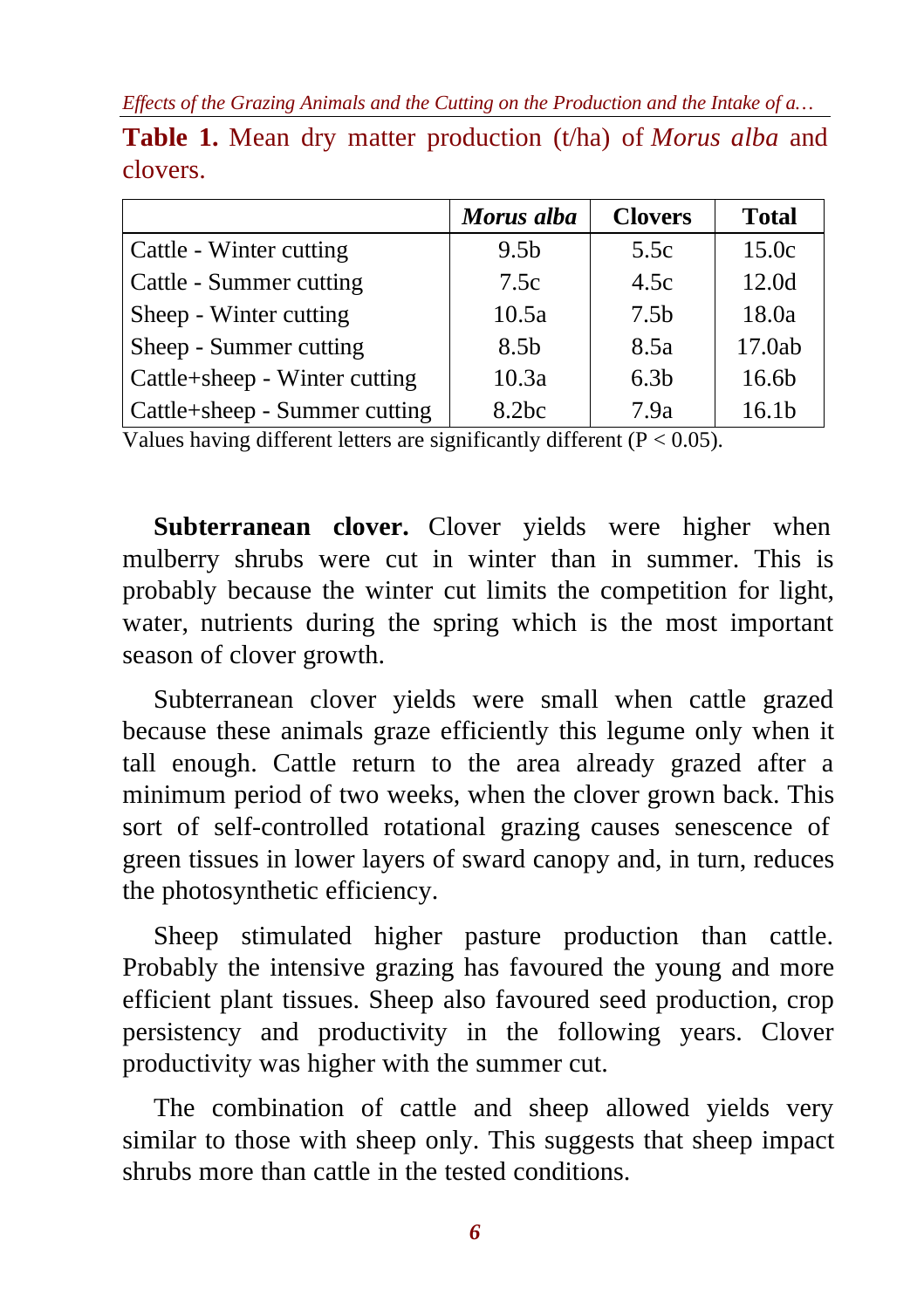**Total dry matter production.** Total yield was favoured by the presence of sheep, that have grazed intensely the clover and did not produce stress to the shrubs.

#### *Forage availability (Table 2).*

Forage availability in the critical season was different according to cutting season and plant species. *M. alba* availability was zero in winter and maximum in summer. Clover was available in good quantity in winter and a minimum was also present in summer as stalks and seeds. Forage availability of the association was more balanced than the two separately.

|                            | Morus alba |      | <b>Clover</b> |      | <b>Total</b> |      |
|----------------------------|------------|------|---------------|------|--------------|------|
|                            | winter     | sum. | winter        | sum. | winter       | sum. |
| Cattle - Winter cutting    |            | 25   | 10            | 4    | 10           | 29   |
| Cattle - Summer cutting    | $\theta$   | 20   | 11            | 3    | 11           | 23   |
| Sheep - Winter cutting     |            | 74   | 14            | っ    | 14           | 76   |
| Sheep - Summer cutting     |            | 60   | 12            |      | 12           | 61   |
| Cattle+sheep - Winter cut. |            | 13   | 13            |      | 13           | 14   |
| Cattle+sheep - Summer cut. |            | 14   | 10            |      | 14           | 15   |

**Table 2.** Forage availability in winter and summer.

#### *Biomass intake (Table 3)*

*Morus alba*. Mulberry intake was higher with cattle (6 t/ha, average of cutting season) and sheep  $+$  cattle (5.5t/ha) than with sheep only  $(4.7t/ha)$ . Animal height made the difference. Differences in mulberry intake were not significant throughout. Only sheep on shrubs cut in winter had lower intakes (2.3 t/ha). Mulberry intake was influenced by cutting season and animal species.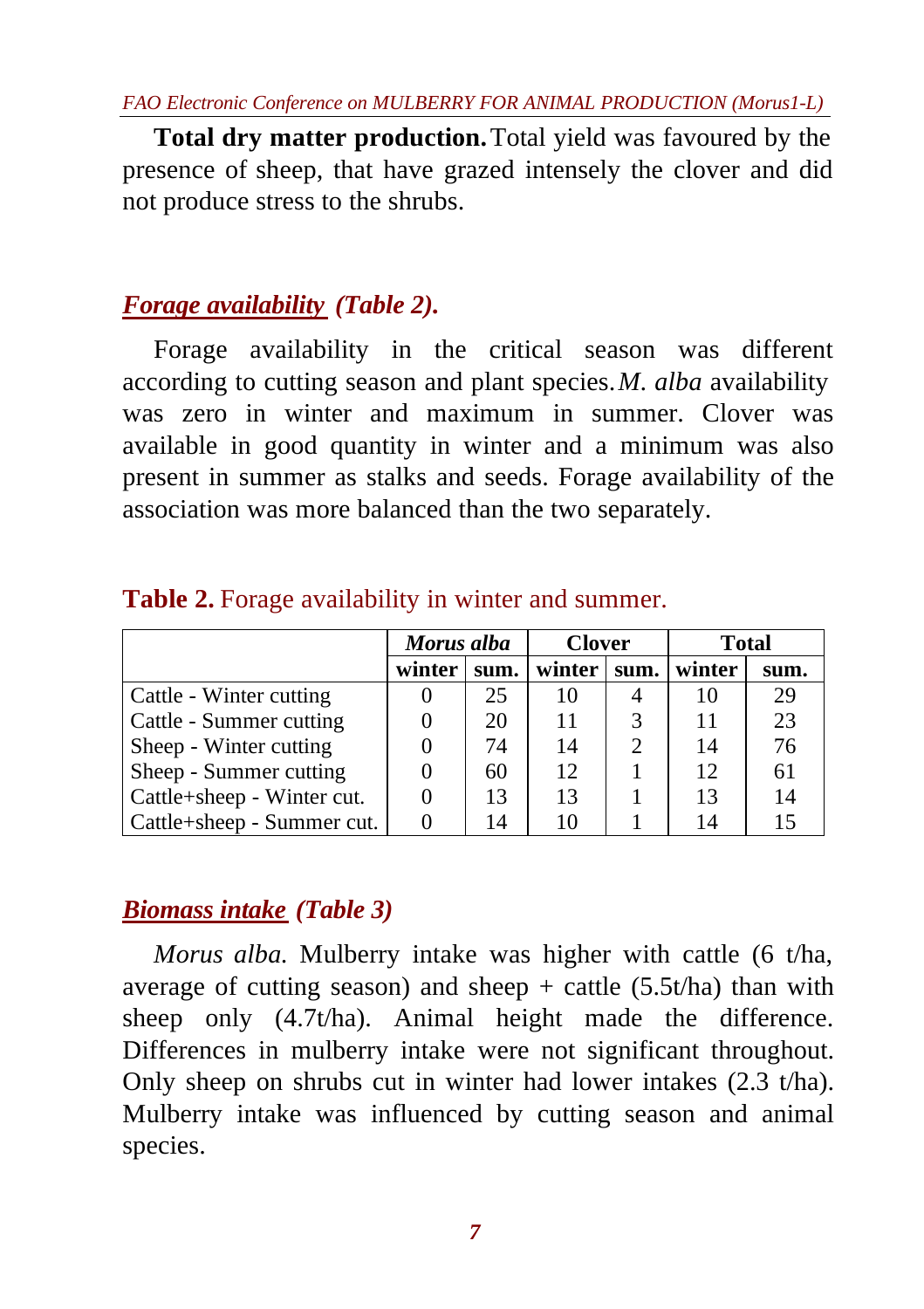Summer cut favoured mulberry intake because tall branches were grounded and thus available also to shorter animals. Also, clover intake was favoured by summer lopping. probably because green forage encouraged (dried) pasture consumption.

**Table 3.** Total, *Morus alba* and subterranean clover intake (t). Percentage (%) of ingested biomass on total production.

|                            | <b>Morus</b>     | $Sub-$           | <b>Total</b>      | $\frac{0}{0}$   |
|----------------------------|------------------|------------------|-------------------|-----------------|
|                            | alba             | clovers          | <b>Intake</b>     | intake          |
| Cattle - Winter cutting    | 6.5a             | 2.5c             | 9 <sub>b</sub>    | 60 <sub>b</sub> |
| Cattle - Summer cutting    | 5.5a             | 2.2c             | 7.7c              | 64 <sub>b</sub> |
| Sheep - Winter cutting     | 2.3 <sub>b</sub> | 6.5 <sub>b</sub> | 8.8 <sub>bc</sub> | 49c             |
| Sheep - Summer cutting     | 7.0a             | 7.6a             | 14.6a             | 86a             |
| Cattle+sheep - Winter cut. | 4.5a             | 5.3 <sub>b</sub> | 9.8 <sub>b</sub>  | 59b             |
| Cattle+sheep - Summer cut. | 6.5a             | 6.7a             | 13.2a             | 82a             |

Values having different letters are significantly different ( $P < 0.05$ ). The statistical analysis of values expressed in percentage was preceded by angular transformation according to Bliss.

**Subterranean clover.** Clover intake was proportional to leaf yields. Intake was influenced by animal species, but not correlated to mulberry cutting season.

**Total intake.** Total intake was higher with branches cut in summer with sheep  $(86 \%)$  and with cattle + sheep  $(82.0 \%)$ . Maximum waste of leaf forage was on shrubs cut in winter with sheep (48.9%).

### *Conclusions*

The larger variability of climatic parameters due to global climate changes will influence the reliability of yields. Increased diversification of resources will become more important,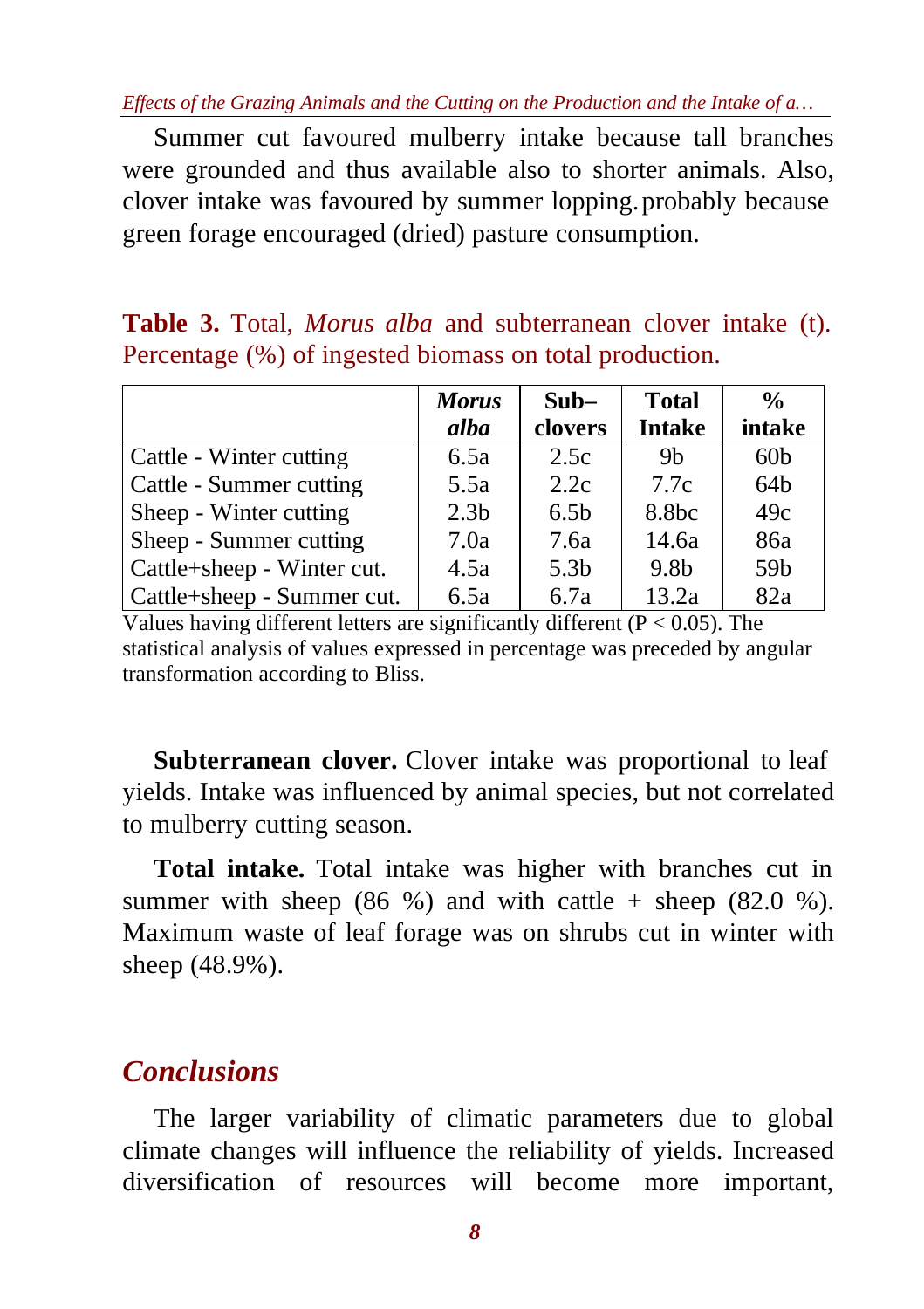especially in forages because of their sensitivity to climatic variations compared to other crops.

Higher diversification will imply more complex management of pastoral systems. The simplest grazing technique should be defined for each resource in order to simplify management. For the same reason, species number should be reduced.

*Morus alba* might be very interesting as a strategic resource for dry summer periods while subterranean clover for the winter. The results of this trial show that simplifications in management can be achieved by summer cutting and, contemporarily, by sheep grazing only.

Cutting season may influence mulberry growth, thus leaf yield and, in turn, on subterranean clover yields. Winter cut increased *Morus* production and reduced subclover. Cutting season will be less important in farms where cattle and sheep are still kept. Winter cutting should be chosen when plantation survival is of primary importance. Summer cutting when higher forage is sought.

Cattle benefit if shrubs are cut in winter. On the contrary, sheep have greater intake if shrub branches are lopped in summer. Mixed herds are the best users, but imply a more complicated management.

Further investigations could contribute to resolve questions. A first question is plantation persistence. Yields were reduced with summer cutting and this could suggest higher plant stress and possible reductions of shrub life.

# *References*

Boschini, C. 2000. Establishment and management of mulberry for intensive forage production. This conference.